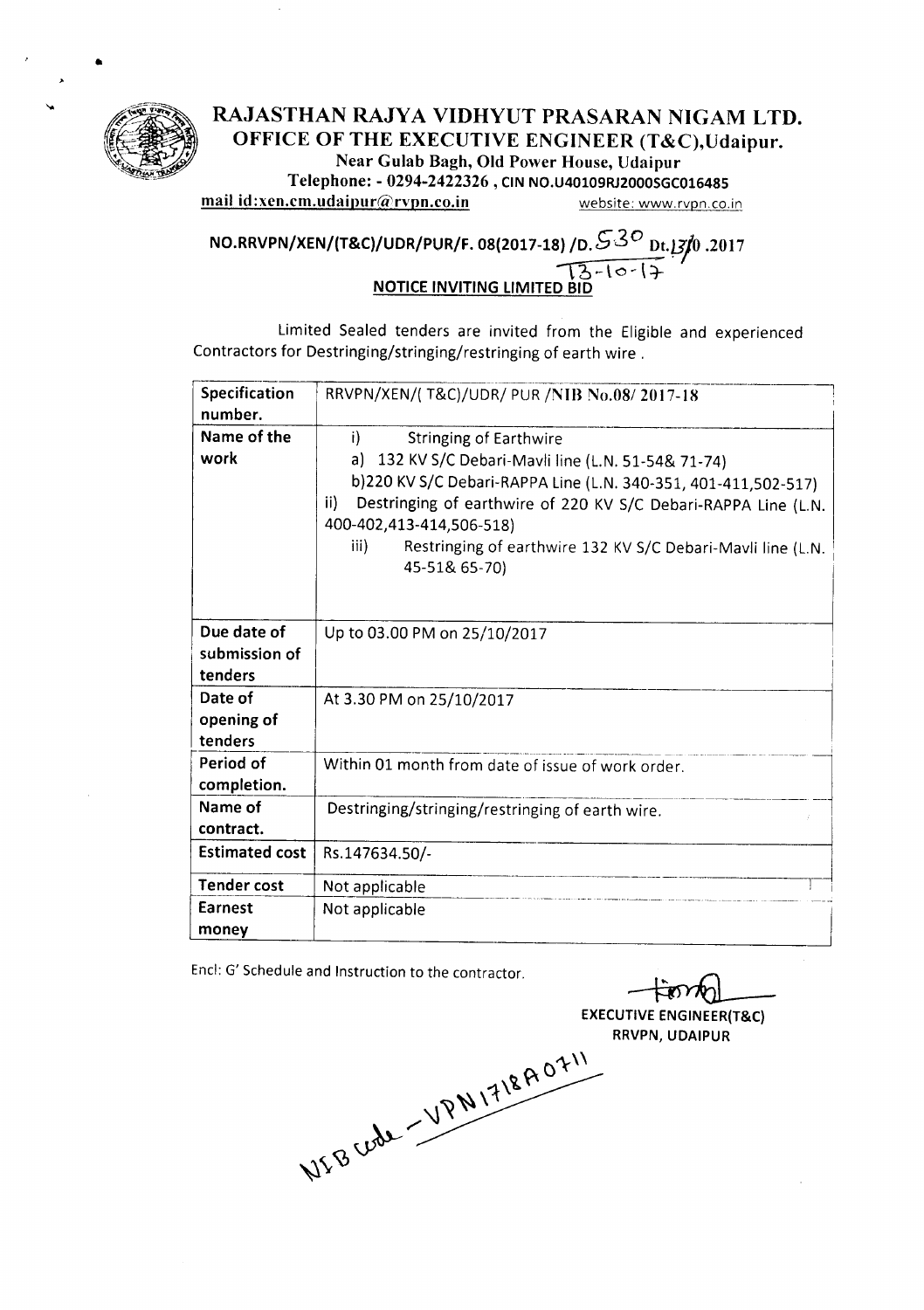# **Rajasthan Rajya Vidyut Prasaran Nigam Limited**

**G-Schedule for Destringing and Stringing of Earth wire.**

### Based on BSR Issued on 01.04.2017 for lines

| Item S.N. | Particulars                                                                                                                                                                                                                                                                                                                                                                                                                     | Unit | Provisonal<br>Qty. | Rate Per Unit in<br>(Rs.) | Total cost (Rs.)       |  |
|-----------|---------------------------------------------------------------------------------------------------------------------------------------------------------------------------------------------------------------------------------------------------------------------------------------------------------------------------------------------------------------------------------------------------------------------------------|------|--------------------|---------------------------|------------------------|--|
| 14        | <b>Earthwire Stringing</b>                                                                                                                                                                                                                                                                                                                                                                                                      |      |                    |                           |                        |  |
|           | (A) Stringing of galvanised steel stranded wire including laying, jointing<br>& tensioning, clamping, clipping and fixing of vibration damper, earth<br>bond etc.                                                                                                                                                                                                                                                               |      |                    |                           |                        |  |
|           | (i) One No. 7/3.15 mm galvanised wire                                                                                                                                                                                                                                                                                                                                                                                           |      |                    |                           |                        |  |
| (a)       | 132 KV S/C Debari-Mavli line (L.N.51 to 54 & 71 to 74)                                                                                                                                                                                                                                                                                                                                                                          | KM.  | $\overline{2}$     | 6,713.00                  |                        |  |
| (b)       | 220 KV S/C Debari-RAPPA line (L.N. 340 to 351, 401 to 411 & 502 to<br>517)                                                                                                                                                                                                                                                                                                                                                      | KM.  | 13                 | 6,713.00                  | 13,426.00<br>87,269.00 |  |
| 16        | Destringing OF CONDUCTOR/EARTH WIRE                                                                                                                                                                                                                                                                                                                                                                                             |      |                    |                           |                        |  |
|           | (C) Destringing of Earth wire                                                                                                                                                                                                                                                                                                                                                                                                   |      |                    |                           |                        |  |
|           | Dismantling of earth bond, vibration dampers, decliping and<br>fitting in rollers, de tensioning and collecting the material &<br>depositing the same in our store and stacking.                                                                                                                                                                                                                                                |      |                    |                           |                        |  |
|           | (i) One No. 7/3.15 mm galvanised wire                                                                                                                                                                                                                                                                                                                                                                                           |      |                    |                           |                        |  |
| (b)       | 220 KV S/C Debari-RAPPA line (L.N. 400 to 402, 413 to 414 & 506 to<br>518                                                                                                                                                                                                                                                                                                                                                       | KM.  | 5                  | 7,374.00                  | 36,870.00              |  |
| 17        | Restringing of Conductor/Earthwire                                                                                                                                                                                                                                                                                                                                                                                              |      |                    |                           |                        |  |
|           | (C) Restringing of Earth wire                                                                                                                                                                                                                                                                                                                                                                                                   |      |                    |                           |                        |  |
|           | Dismantling of earth bond, vibration dampers , decliping and<br>fitting in rollers, de tensioning, holding & lowering of earthwire,<br>adding/removing and jointing of earthwire, lifting into rollers<br>and re-tensioning ,jointing, clipping & fitting of vibration<br>dampers & earthbond per route KM of the line section to be<br>restrung. Dismantled material not re-used to be deposited in our<br>store and stacking. |      |                    |                           |                        |  |
|           | (i) One No. 7/3.15 mm galvanised wire                                                                                                                                                                                                                                                                                                                                                                                           |      |                    |                           |                        |  |
|           | 132 KV S/C Debari-Mavli line (L.N.45 to 51 & 65 to 70)                                                                                                                                                                                                                                                                                                                                                                          | KM.  | 1.5                | 6,713.00                  | 10,069.50              |  |
|           | <b>TOTAL</b><br>Rs.in Words:- One Lacs Forty Soven Thousand Civil Li                                                                                                                                                                                                                                                                                                                                                            |      |                    |                           |                        |  |

orty Seven Thousand Six Hundred Thirty Four and fifty paisa only Certificate:-

1. Rate of G-Schedule has been taken as per latest BSR issued by The SE (Cont-II) Vide Itr no.44 Dt. 21.04.2017.

~~ Junior Engineer(T&C) RVPNLUDAIPUR HQ- DEBARI

 $\mu$ ind ~ ASSITANT ENGINEER-I (T&C) RVPNLUDAIPUR HQ- DEBARI

.~

~ Executive Engineer (T&C) **RVPNL, Udaipur**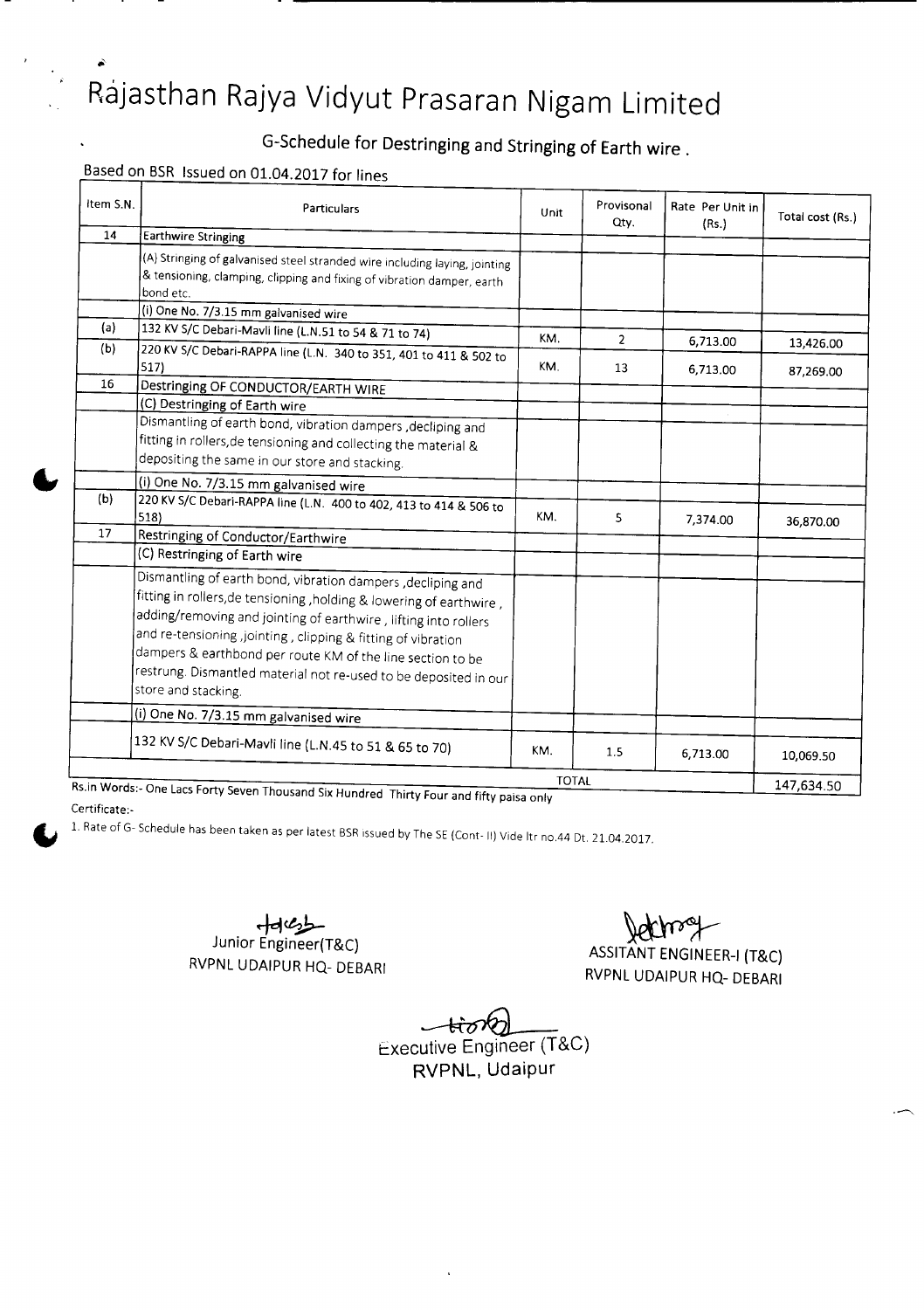### SECTION-I (Instructions for the tenderers)

#### INTRODUCTION:

 $\mathbf{t}$ 

t.

1.01: The tenderers in his own interest is advised to read very carefully these instructions, the terms and conditions as incorporated in section-I, II, III before filling up of the tender forms. If he has any doubt about meaning of these specifications or any portion thereof he shall before submitting the tender may write/enquire about the same to/from the Executive Engineer(T&C), RVPNL, Udaipur before the specified date of opening of tender in order that such doubts(s) may be removed. Submission of the tender shall be deemed to be conclusive proof of the fact that the tenderer has acquainted him and is in agreement with all the instructions unless otherwise specifically indicated/ commented by him in his tender.

### The whole procurement process will be governed by the Rajasthan Transparency in Public Procurement Act, 2012 and Rajasthan Transparency in Public Procurement Rules, 2013.

#### 1.02. FILLING OF TENDERS:

- a) Tenders shall be submitted in the form *'C'* Schedule attached herew ith. till up ali the blanks in the tender form and the schedules and the specifications. The completed forms/ schedules shall be considered as part of the contract documents in the case of successful tender(s).
- b) No alteration should be made in the tender form/specifications and schedules. The tenderer must comply entirely with the specification and *"C"* schedules. Alternative proposals. if any, shall be clearly stated in the covering letter and shall accompany with copy of the tender.
- c) The tender and all accompanying documents shall be either in Hindi/English language and shall be signed by a responsible and authorized person. The name. designation and authority of the signatory shall be stated in the tender.
- d) Tenders should be filled in with ink or typed. The tender filled in by pencil or otherwise shall not be considered.
- e) All additions. alterations and over writings in the tender must be clearly initialed by the signatory in the tender.
- f) The tenderer must quote the prices strictly in the manner as indicated in the specification, failing which tender is liable for rejection. The rate/prices shall be written in words as well as in figures. Those must not contain any additions. alterations. overwriting, cutting or correction or any other marking. which may leave any room of doubt.
- g) The RVPN will not be responsible to accept any cost involved in the preparation or submission of tender. '
- h) Any printed conditions on the tender shall not be accepted by the RVPN. The tenderer shall incorporate his condition, if any, in the covering letter.
- i) The tenderers should sign the tender form in the end of each page of the tender.
- j) All tenders and accompanying documents and shall be addressed to the Executive Engineer (T&C), RVPN, Udaipur.
- k) The tenderer should sign the tender form in the end of each page.
- 1)Telegraphic/FAX/Internet/E-Mail offers will not be considered/ entertained.

#### 1.03 EARNEST MONEY:-Asthe estimated cost is below Two Lacs no earnest money is required from tenderer as per purchase manual clause 25.4(iii)

#### 1.04. DOCUMENTS TO BE ENCLOSED WITH THE TENDER:

I. Each copy of the tender shall be accompanied with the following schedules. documents and the fact of their having been enclosed shall be indicated on the top of inner cover of the tender. The tender which is not accompanied by any or all of the following schedule, documents or is accompanies by incomplete Annexure /schedules is liable for rejection.  $\Omega^{\star}$ 

I'

ă

- a. Earnest money as per clause No. 1.03 of this specification.
- b. Techno commercial bid.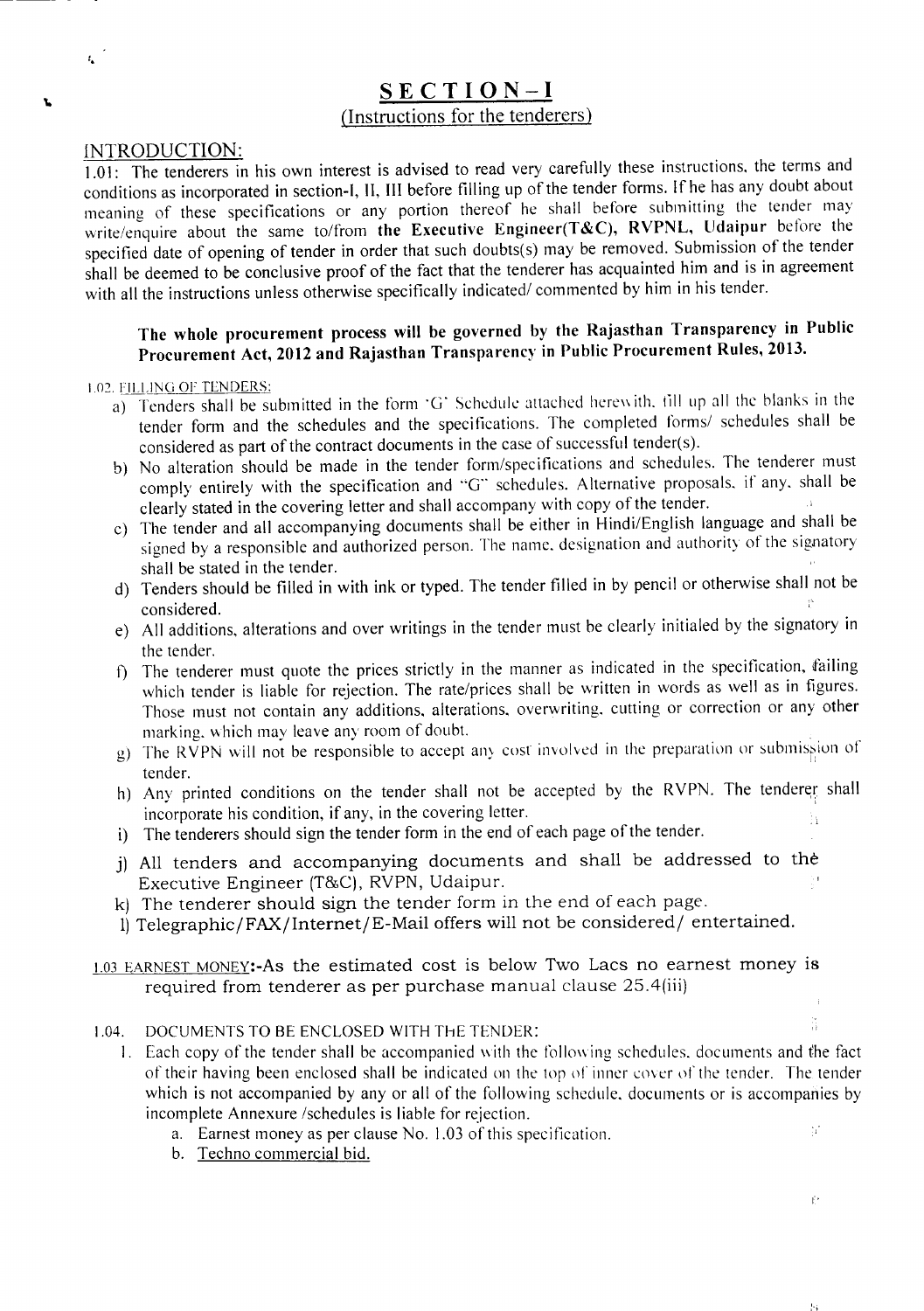i. Details regarding qualification requirement along-with necessary supporting documents (in schedule I & IV)

*.t*

 $\mathcal{F}$ 

- ii. Departure from specification (Technical and commercial in schedule II), deviation indicated elsewhere will be ignored.
- iii. Completion schedule in schedule III.
- iv. Other detailed information in the schedule or annexure wherever specified in section I to IV. c. Price bid:

Price may strictly be filled up in G-Schedule.

### 1.05. RECEIPT AND OPENING OF TENDERS

- a) Sealed/gum pasted covers, in which tenders are enclosed, shall be delivered in the office of the Executive Engineer (T&C), RVPNL, Udaipur not later than 3.00 PM on the date specified in the notice inviting tender. Tender shall not be accepted after the time and date so fixed and will be returned un opened to the tenderer. The tender will be opened in the office of the Executive Engineer (T&C), RVPNL, Udaipur on 3.30PM on the prescribed date in the presence of such tenderers or their authorized representative who may be present.
- b) If the date fixed for opening of the tenders is declared public holiday the tenders shall be received and opened on the date on which office reopen after such holiday on the timing as indicated above.

### 1.06. VALIDITY OF OFFER:

Tenders shall be valid for minimum period of 120 days from the date of opening the tenders. The tenders mentioned as shorter validity period than specified are likely to be ignored.

### 1.07 SIGNATURE OF THE TENDERERS:

The tender must contain the name, designation and place of business of the person (s) making the tender and must be signed by the tenderer with his usual signature. Tender by a partnership firm must be furnished with full names of all partners and be signed with the authorized representative indicating the signature and designation of the person signed with the legal entity of the corporation/company by the Chairman/Secretary or other persons authorized to bind the company/corporation in the matter.

### l.08 RATES/PRICES:

The rates for the material/work should be quoted as per the form 'G' schedule attached. a. Tenderer must quote prices per unit for execution of the work at the work site including of labour charges and all type of taxes, duties, levies etc and other charges if any. The prices quoted should be firm in all respect and independent of any variation on account of any reason till the completion of the work as per order.

b. The price shall remain valid till completion of the work.

c. The prices quoted should be inclusive of transportation of material. The transportation also includes the loading, weighting ,stacking& unloading and insurance of material.

c. No representation for enhancement of rates once accepted will be considered.

### l.09. TAX:

(I)ln accordance with the scope of work this is a labour contract of transportation of material hence no Sales Tax/V AT shall be levied. However any tax including Labour welfare cess on such labour contract as applicable shall be to the contractors account.

(II) The Service Tax, if levied, shall be to the contractor's account. RRVPNL shall have no liability on this account.

(III) The INCOME TAX shall be deducted as per prevailing rules/regulations.

### 1.10 QUANTITY:

- a) The quantity of material /work as indicated in the accompanied 'G' schedule is only provisional and the purchaser (RVPN) reserves the right of revising the same at the time of placing the order to any extent.
- b) The purchaser also reserves the right to split the quantities and entrust the order for the specified work/supply of material to two or more tenderers .The tenderers shall agree to accept the order placed on him at the rates/ prices mentioned in his tender and accepted by the purchaser. Also the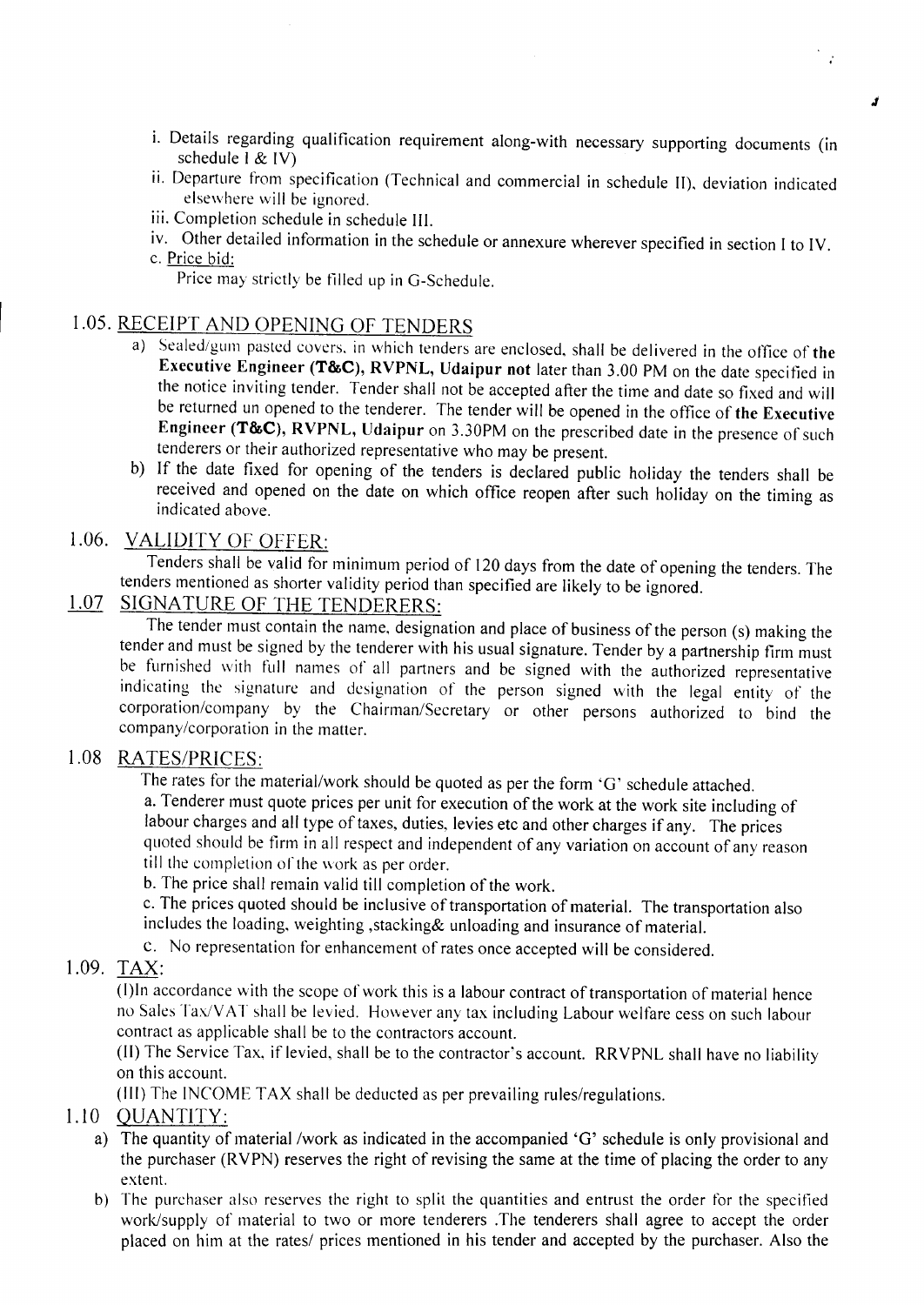incomplete work shall be got executed / completed at the risk and cost of the unsuccessful tenderer /contractor.

### 1.11 COMPLETION PERIOD:

The work/supply should be completed within 30 days from the date of issue of order., failing which a penalty equivalent to 0.5% per week or part thereof limited to maximum 10% shall be levied on the remaining work. The period for which work held up due to departmental reasons shall not be counted in the completion period.

### 1.12 GENERAL:

(a) Purchase of copy of the specification by the tenderer is essential for consideration of his tender. Only one tender will be accepted against each copy of the specification purchased. The copy of the specification is not transferable. The value of tender form once sold cannot be refunded under any circumstances.

(b.) The purchaser does not bind himself to accept the lowest or any tender or any part of tender and shall not assign any reasons for the rejection of any tender or a part thereof.

(c) The tenderer shall treat the details of the specification of the tender document as private and confidential and these shall not be reproduced without the written authority of the purchaser.<br>(d) The fact of submission of a tender to the purchaser shall be deemed to constitute an

(d) The fact of submission of a tender to the purchaser shall be deemed to Agreement between the tenderer and the purchaser, where such tender shall remain open for acceptance by the purchaser and tenderer shall not have option to withdraw his offer impair or derogate the same. If the tenderer be notified during the validity of tender, that his tender is accepted by the purchaser, he shall be bound by the terms of agreement until and un less formal contractiof the same tender has been executed between him and the purchaser in replacement of such agreement.

- (a) The successful tenderer shall have to execute contract document/agreement for the proper fulfillment of the contract. This shall be done by him within 15 days from the date of work order and before commencing the work. The expenses of completing the agreement shall be borne by him and he shall furnish such executed stamped agreement (in triplicate) free of charge. Delay in execution of contract agreement and delay in depositing of security deposit within stipulated period unless otherwise agreed by purchaser shall constitute breach of tender/contract arid shall make the tenderer liable for being declared defaulter.
- (b) Any action on the part of the tenderer to revise the price/prices in his own interest after opening of the tenders may result in rejection of the tender and also debarring him from submission of tender to the Nigam at least for one year.

#### 1.13 OTHER TERMS:

1.All non-judicial stamp paper submitted should be duly attested by notary public along-with Notary ticket. I, which is a set of the set of the set of the set of the set of the set of the set of the set of the set of the set of the set of the set of the set of the set of the set of the set of the set of the set of the se

> $-\dot{+}$   $\dot{+}$   $\dot{+}$ EXECUTIVE ENCJINEER (T&C) RVPNL, UDAIPUR

Ll

ţ.  $\bar{\Sigma}$  $\overline{\mathbf{I}}$ 퉆  $\bar{\mathbf{M}}$  $\mathbf{h}_0$ 73 Ì.

 $\frac{1}{4}$  $\frac{1}{2}$ 

 $\mathbf{v}_\mathrm{c}$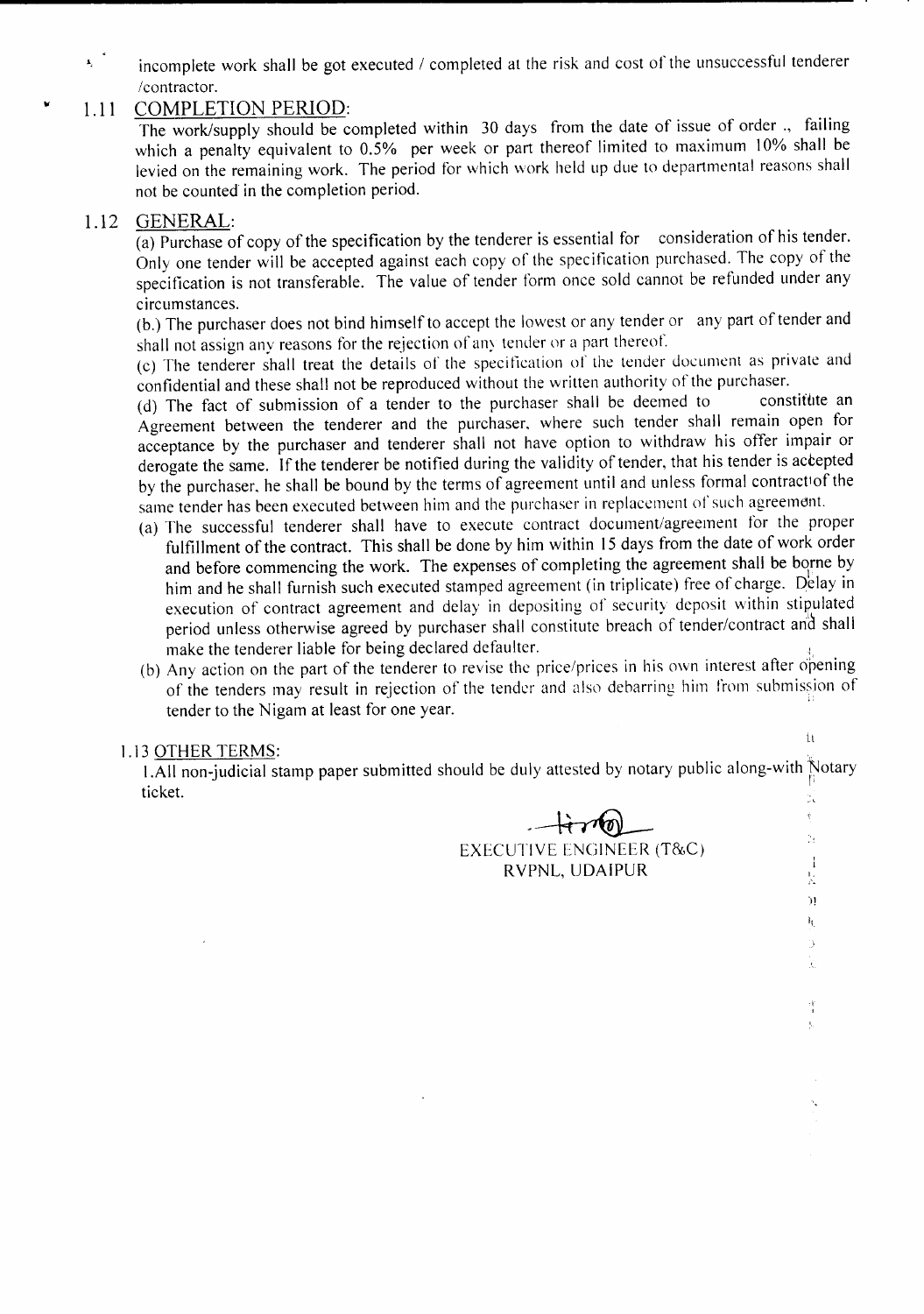### **SECTION-II**

 $\frac{1}{2} \frac{1}{2} \frac{1}{2}$ 

### GENERAL CONDITIONS OF CONTRACT:

2.00. Not withstanding any thing contained to the contrary in the specification or tender or any subsequent exchange of correspondence, these general conditions of contract shall prevail and shall be binding upon the contractor and any change or variation, expressed or impressed, whatsoever, made in the said general conditions shall not be valid for operation unless expressly sanctioned by the Nigam. The contractor shall be deemed to have fully informed himself and shall have specified knowledge of the provisions of the General conditions of the contract herein.

2.01 DEFINITIONS: In constructing these general conditions of contract and specification the following words shall have the meaning herein assigned to them unless there is anything in the subject of context inconsistent with such construction.

- PURCHASER: Shall mean RRVPNL or RVPN or Nigam represented by the CMD and shall include  $\ddot{\mathbf{i}}$ his Legal personal representatives. successors / assignees and any officer(s) of the Nigam performing the duties/ functions of the purchaser. The CMD shall mean the Chairman & Managing Director, Rajasthan Rajya VidyutPrasaran Nigam Ltd., Jaipur.
- $\mathbf{ii}$ TENDERER: The "Tenderer" shall mean and include one or more persons or any firm or any company or Body incorporates who has submitted the tender in response to "Invitation of Tender".
- CONTRACTOR: shall mean the tenderer whose tender has been accepted by the purchaser and shall include tenderer heirs, legal representatives, successors, and assignees approved by the purchaser. iii)
- CONSIGNEE: Shall mean and include any officer/official of the RRVPNL who is assigned by the  $iv)$ Executive Engineer (T&C), RVPNL, and Udaipur for performing the duties of consignee, Engineer In charge of the work order.
- THE ENGINEER: shall mean the Executive Engineer/Assistant Engineer of RRVPNL or any other  $\underline{v}$ Engineer or Officer for the time being or from time to time duly authorized and appointed by the purchaser or by any competent authority to act as Engineer or Inspector for the purpose of the contract. In case where no such Engineer has been so appointed. the word "Engineer" shall mean the purchaser or his duly authorized representative.
- PLANT: shall mean and include the plant and material to be provided and work to be done by the  $\overline{v}$ contractor under the contract.
- CONTRACT: shall mean the contract established between the purchaser and the contractor/supplier vii) and include the instructions to the tenderers, general conditions, specification, price schedules and drawings in terms of tender, covering letter, letter of intent and schedule of prices and other related documents.
- SPECIFICATION: shall mean the specification, specific conditions annexed to these general viii) conditions and the schedule of rates (if any), and also any other specifications mentioned in the contract or otherwise incorporated from time to time.
- MONTH & WEEK: Month shall mean a period of 30 days and week means a period of SEVEN  $\mathbf{ix}$ DAYS.
- CONTRACT PRICE: shall mean the sum named in or calculated in accordance with the provisions  $\underline{x}$ of the contract/work order and any amendments thereto.
- WRITING: shall include any manuscript. type written or printed statement under or over signature or  $\underline{xi}$ seal as the case may be. Words importing person shall include firm. companies. corporations and other bodies whether incorporating or not. Words importing the singular only shall also include the plural and vice versa where the context requires.
- xii) ENGINEER lNCHARGE OF WORK: In charge of work shall mean and include the Executive Engineer. Assistant Engineer. Junior Engineer or any other officer performing the duties of Engineer at the work site.
- SUCCESSFUL TENDERER: shall mean the tenderer whose tender has been accepted.  $xiii)$
- THE SITE: shall mean place or places named in the contract and shall include, where applicable the  $\overline{xiv}$ lands and buildings upon/ in which the work is to be executed.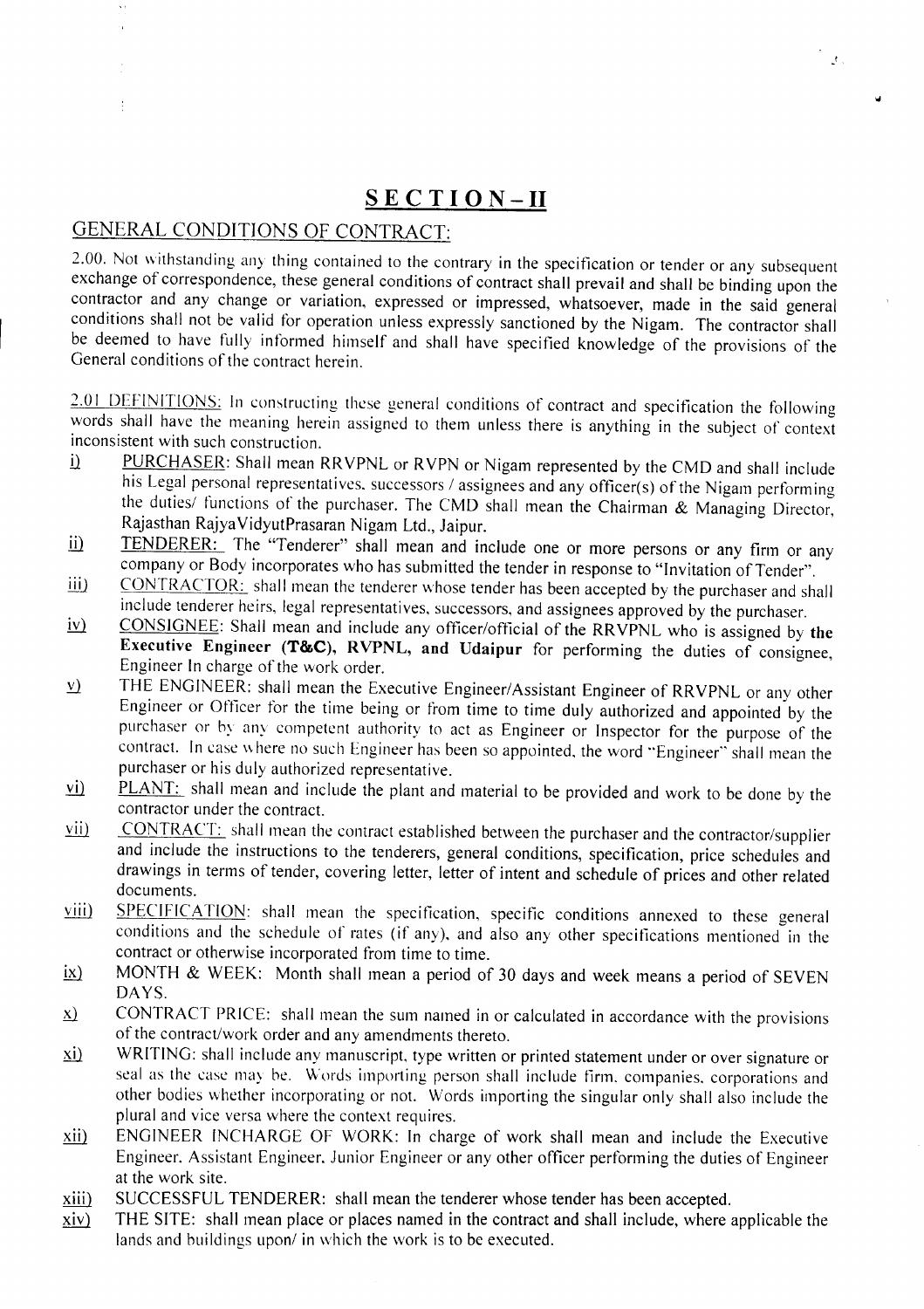$x(y)$  THE PLACE OF DELIVERY: shall mean the place of delivery at which the contractor is responsible to deliver the material/execute the work at the contract prices.

2.02 CONTRACT AGREEMENT: The supplier /contractor and purchaser shall as soon as possible, unless otherwise mutually agreed upon enter into a said agreement for the proper fulfillment of the contract. The expenses of completion and stamping of the agreement shall be paid by the supplier /contractor.

#### 2.03 SUBLETING AND ASSIGNMENT:

The supplier/contractor shall not sublet the supply or work without the previous consent in writing of the purchaser to their party and shall not transfer or assign the contract or a part thereof or interest therein or benefit or advantage whatsoever, provided never the less that any such permission granted to the supplier/contractor shall not relieve him from any obligation, duty or responsibility under the contract.

#### 2.04 TERMS OF PAYMENT:

- (A) The payment shall be made as under through Accounts Payee cheque after execution of the contract Document and furnishing Security deposit as per the relevant clause: -
- i. 90% payment of the cost of each consignment/work executed shall be arranged through the Accounts Officer (T&C), RRVPNL, Udaipur on submission of bill in triplicate to the consignee/ Engineer In charge of the work and after completing the contractual formalities.
- ii. Balance 10% payment shall be kept as Misc. deposit, which shall be refunded after 3 month of completion of all the supplies/ work and accepted by the Engineer In charge subject to satisfactory performance of the work done and submission of complete MAS Accounts. The payment will be made only after a material account statement of items received and used or returned to stores is settled and on furnishing of 10% Performance Bank Guarantee as per Clause No. 2.29. Any discrepancy in the quantities shall have to be made good by the contractor or recovery of its costs shall be affected at double the issue rate while setting the balance payment. Before claiming 90% payment, the following documents are required to be furnished
	- (a) Agreement bond.
	- (b) CPF Schedules of the workers of the contractor or registration certificate of the firm/contractor with the RPF Commissioner and monthly statement of depositing the CPF of his employees with the PF Commissioner as per Clause No. 2.07.

#### 2.05: PRICES:

a. The tenderer must quote prices per unit for execution of the work and the work site inclusive of labour charges and all type of taxes, duties, levies, etc. and other charges, if any. The prices quoted should be firm in all respect and independent of any variation on account of any reason till the completion of the work as per order.

b. The price shall remain valid till completion of the work.

c. The prices quoted should be inclusive of cost of transportation of line & structure material which also includes the loading and unloading of stucking of material.  $\mathfrak{t}$ 

k.

d. No representation or enhancement of rates once accepted will be considered.

### 2.06: EMPLOYEES PROVIDENT FUND:

The contractor shall have to submit every month that he is an establishment covered under Employee Provident fund and Misc. provisions Act 1952 and is having a separate code No. with the Provident fund commissioner and also that the provident fund contribution in respect of all the employees employed by him along-with with employers shares of contribution etc. is being deposited with the Provident Fund authorities and shall also submit certified photo copies of challan of deposit. In absence of above the contractor shall be liable to deposit employees as well as employers contribution and other charges in respect of all the employees engaged by him for the said work with the Nigam along-with the details of employees, their names and the amount of contribution as per Nigam's CPF rules every month. In case of failure, Nigam shall be entitled to deduct 16% amount from his bills. The form no.2 & 6 (CPF & FPF) shall also have to be attached by the contractor along-with his running/ final bills.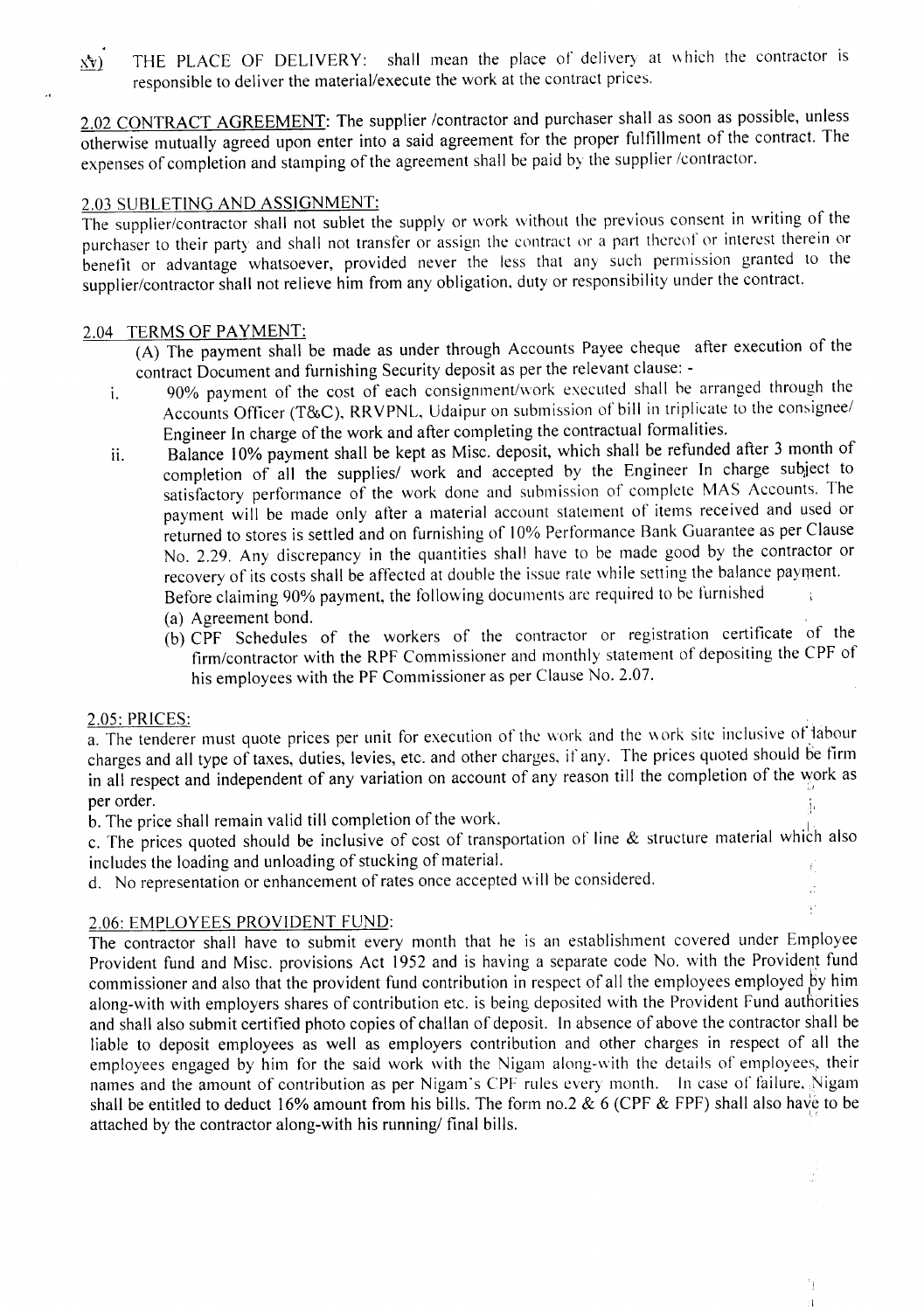### 2.07: METHOD OF MEASUREMENT:

(a) No Kilometer measurement shall be made at site in respect of transportation these measurement shall be bases on the weight in MT.

### 2.08: GUARANTEE:

 $\mathcal{L}$  $\bar{\psi}$ 

The Transportation work will be covered under guarantee period against any defects arising from workmanship upto a period on which the work is completed in all respects and handed over for operation and material account is settled to the satisfaction of the RR VPNL.

### 2.09.TRANSPORTATION OF MATERIAL:

Measurement shall be taken on the weight in MT. The payment shall be made as per the weight of material transported (in MT)

### 2.10: INSPECTION:

The material is to be transported should be as per the requirement intimated by the officer Incharge / consignee nominated by the Nigam.

### 2.11: MOTOR VEHICLE ACT:

All the transportation work(s) covered by the contractor shall be in accordance with the Motor Vehicle Acts in force with the latest amendments and Rules made thereunder.

### 2.12: LEGAL LIABILITY:

The contractor shall be liable for legal complications. which may crop up during the course of execution of their contract.

### 2.13: FINANCIAL LIABILITY:

The contractor shall also be responsible for financial liability. which may accrue to him of his personnel and Nigam Personnel during the course of contract. The contractor shall also be liable to pay any statutory taxes / levies and duties etc. of the state/ central Govt. which may accrue during the course of contract or in future related to the contract.

### 2.14: GENERAL LIABILITY:

The contractor shall be liable for any damage, theft, missing of his own equipments and materials as well as to the Nigam's material and equipments during the course of execution of the work.

### 2.15: CHANGE OF NAME OF THE TENDERER/CONTRACTOR:

At any stage after tendering the Nigam shall deal with the contractor only in the name and at the address under which he has submitted tender. All the liabilities/responsibilities for due execution of the contract are of the contractor.

### 2.16: DEDUCTION FROM CONTRACT PRICES:

The amount of all cost/damage or expenses or other sums which under a particular contract shall be payable by the contractor and shall be deducted from the contractors amount due or becoming due under any other contract with out prejudice to the Nigam's right to recover the same by ordinary process of law.

### 2.17: CONTRACT DOCUMENT AND AGREEMENTS:

The order placed under this specification shall be governed by the terms and conditions as incorporated in this section of the specification as well as instructions to tenderers and as given in the purchase order and its annexure). The terms and conditions as specified in the section I, II, III, if differ from the terms as indicated in the purchase order and its annexure(s) the later

Shall prevail. The contract shall for all purposes be construed according to the laws of India and subject to jurisdiction of courts in Rajasthan only. For the due fulfillment of the contract, the contractor shall execute an agreement. in triplicate. in the prescribed form (to be obtained from the purchaser) on non-judicial stamp paper of worth Rs. 500/- or as per stamp duty applicable of Govt. of Rajasthan. Such agreement shall be executed and signed by the competent authority of the contractor on each page with seal thereof. The original copy is only to be executed on the stamp paper. The remaining two copies may be executed on simple paper. Such complete agreement form along-with the contract documents shall be required to be returned to the purchaser within a period of 15 days from the receipt of order duly signed on the each page. The contract documents shall mean and include the following:

- I. Contract agreement.
- 2. Purchase order and its annexure
- 3. Terms and conditions of the specilication
- 4. Instructions to tenderers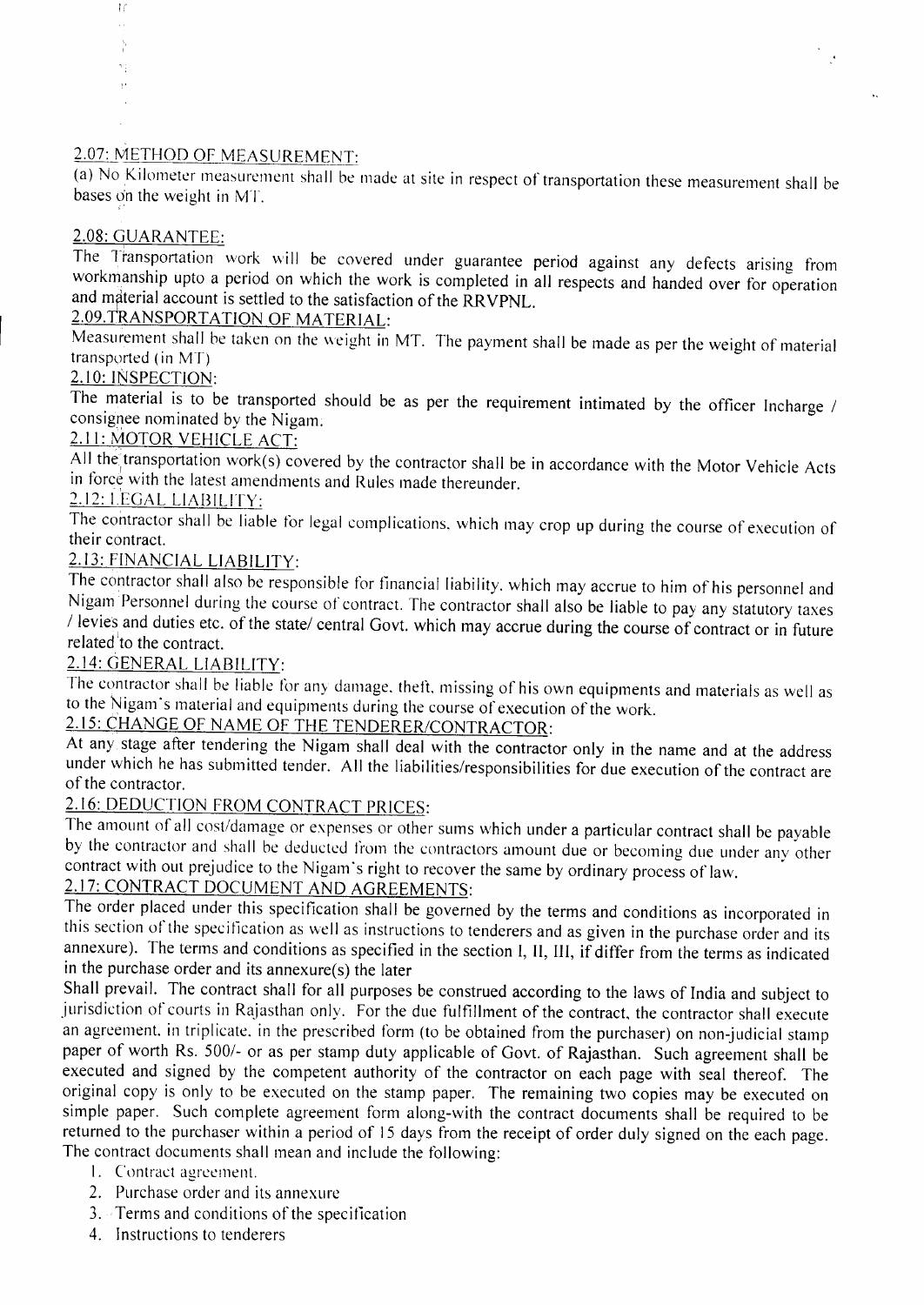~ 5. General conditions of contract of the specification Section-II (A), Section III and Section IV.

The charges in respect of vetting & execution of the contract shall be borne by the contractor. The contractor shall be furnished with an executed counterpart of the agreement.

### 2.18: T&P

You shall arrange all type of tools required during the transportation work at your own cost. The amount of insurance cover for T&P items shall be intimated separately.

### 2.19: SAFETY MEASURES:

The contractor shall follow a safe method of working so that there is no damage to the Nigam's material and also no injury to any of his workers. The contractor shall be fully responsible for his workers and RVPNL not be responsible for any type of accident minor or fatal to any person at work's site. Staff insurance charges if any, shall be borne by the contractor.

### 2.20: DAMAGE TO NIGAM'S MATERIAL:

The contract will be responsible for safe custody of material at site so as to avoid any chance of damages/theft to Nigam's material/installed property. The loss shall be recovered from the contractor. You will be responsible for safe custody of all the tower material as well as line material issued by the Nigam for the work till taking over the towers/line by the Nigam after completion of work. You will have to make good the losses/damages accrued to the material while in your possession.

### 2.21: DISPUTE:

All disputes, differences and questions whatsoever arising between the purchaser and supplier/contractor upon or in relation to or in connection with the contract shall be deemed to have arisen at Udaipur and no courts other than the court in Udaipur shall have jurisdiction to entertain or try the same.

### 2.22: FURTHER CORRESPONDENCE:

All correspondence pertaining to the purchase/work order in respect of any clarification required on the terms and conditions etc. should be addressed to the Executive Engineer(T&C)/Superintending Engineer (T&C), RRVPNL, Udaipur.  $\mathbf{I}$ 

 $\overline{\mathbf{H}}$ 

'\1

 $\psi_{\rm A}$ 

### 2.23: COMPLETION PERIOD

The work should be completed within a period of 30 days from the date of issue of order. failing, which penalty equivalent to 0.5% per week or part thereof limited to maximum of 10% will be imposed on the remaining work. The period for which work held up due to departmental reasons shall not be counted in the completion period..

### 2.24: CANCELLATION OF ORDER

- i) Order placed can be cancelled as per the decision of in consultation with AO (T&C), RRVPNL, Udaipur or as per applicable provisions from time to time.
- ii) In case of failure to complete the work within the completion period then the Executive Engineer (T&C), RVPNL,Udaipur/Superintending Engineer(T&C),Udaipur shall be at liberty to cancel the order and forfeit firm's EMD and SD.

### 2.25: ACCEPTANCE OF ORDER

The acceptance of the order shall be intimated to the Executive Engineer (T&C), RVPNL, Udaipur<sub>1</sub>within 7 days of the receipt of the order failing which it will be presumed that the terms & conditions incorporated in the order are accepted to the supplier.

### 2.26: PERFORMANCE GUARANTEE:

In order to ensure compliance of the provisions contained in clause No.2.0S above the successful contractor irrespective of his being a registered vendor with RRVPNL or not shall be required to furnish a performance bank guarantee after completion of work and before claiming balance 10% payment from any scheduled bank for an amount equivalent to the 10% of the contract value on Non judicial stamped paper of Rs. 100/duly authenticated either by the Ist Class Magistrate or Notary public or directly confirmed by the issuing bankers.

### 2.27 INCHARGE OF WORK:

The AEN-I (T&C) Udaipur, HQ Debari under the control of Executive **Engineer(T&C),RVPNL, Udaipur** shall be the officer In-charge of the work. He will give the layout, supervise the work and verify the bills of the contractor and attend all other matters pertaining to this contract.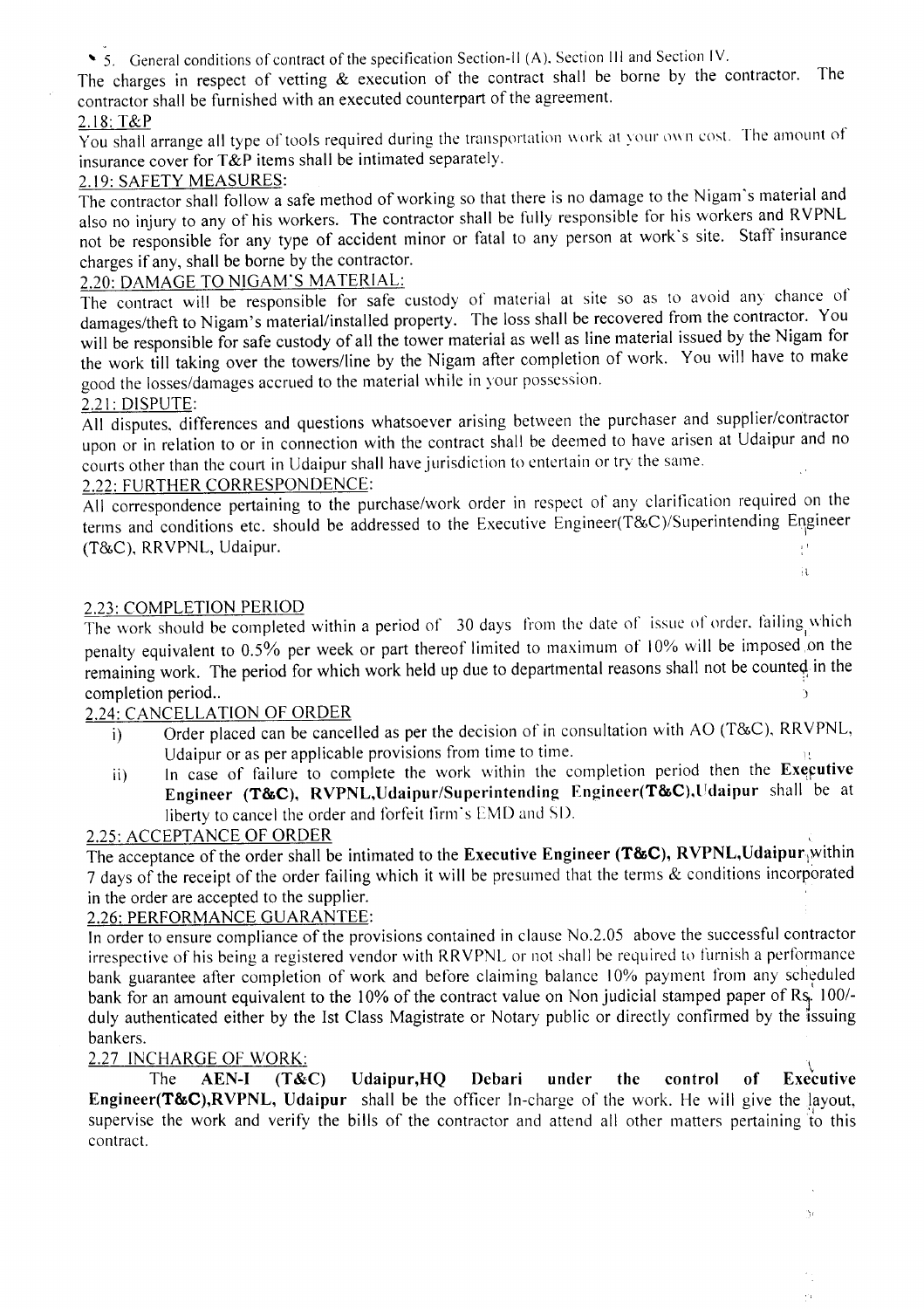### 2.28: SIGNING OF AGREEMENT:

 $\bar{1}$ 

You will be required to execute an agreement on the Non Judicial stamp paper worth Rs. *5001-* in the prescribed Performa before commencement of the work.

### 2.29: REQUIREMENT OF *ITCC/STCC:-*

Submission of ITCC/STCC will not form the part of the contractual formalities and the same will not be insisted for releasing payment of supply bill. However. in cases where notices are received by the Nigam from commercial Taxation / Income Tax department for effecting recovery from the bills of the firm. the same shall be affected as per rules.

> $-\mathsf{frow}$ EXECUTIVE ENGINEER (T&C) RVPNL. UDAIPUR

,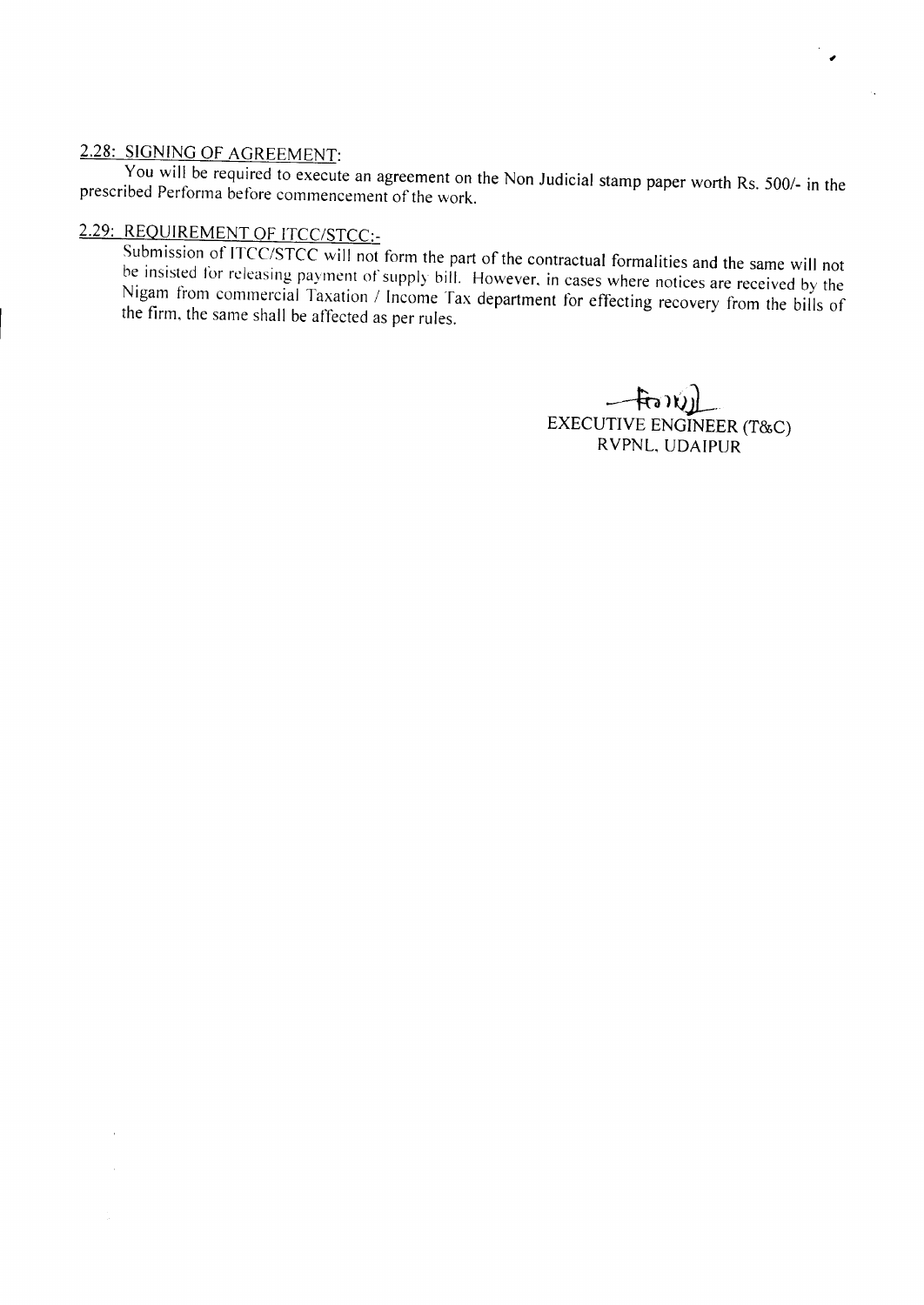### **SECTION-III**

### SCOPE **OF WORK**

- 1. Before placing the required transport vehicles you shall intimate one day in advance to Engineer in charge of the work for avoiding delay in loading and place the transport vehicles near the place suitable for loading and unloading at site.
- 2. One person nominated by the Engineer In charge will accompany with the transport vehicle and in his presence material will be transported, loaded, unloaded, weighted and stacked.
- 3. During the transportation if any person gets injured due to any accident, the compensation if any will be paid by contractor. No payment will be made on account of RVPN.

EXECUTIVE ENGINEER (T&C) RVPNL. UDAIPUR

.1

þ,

 $\ddot{i}$ 

Ř.

 $\lambda$  $\mathbb{C}^4$ 

 $-\hat{\mathsf{F}}$ 

### TRANSPARENCY IN PUBLIC PROCUREMENT:

 $\mathbf{q}_i$ 

 $\overline{\mathbf{a}}$ 

The Government of Rajasthan has enacted the Rajasthan Transparency in Public Procurement Act, 2012 and Rajasthan Transparency in Publich Procurement Rules. 2013. This procurement process is abided by the process and procedures of the aforesaid Act & Rule. In case the any clause (s), term(s) & condition(s) in this tender document differ in its interpretation and context from it the later ( i.e. GOR Act and Rule as mentioned above shall prevail.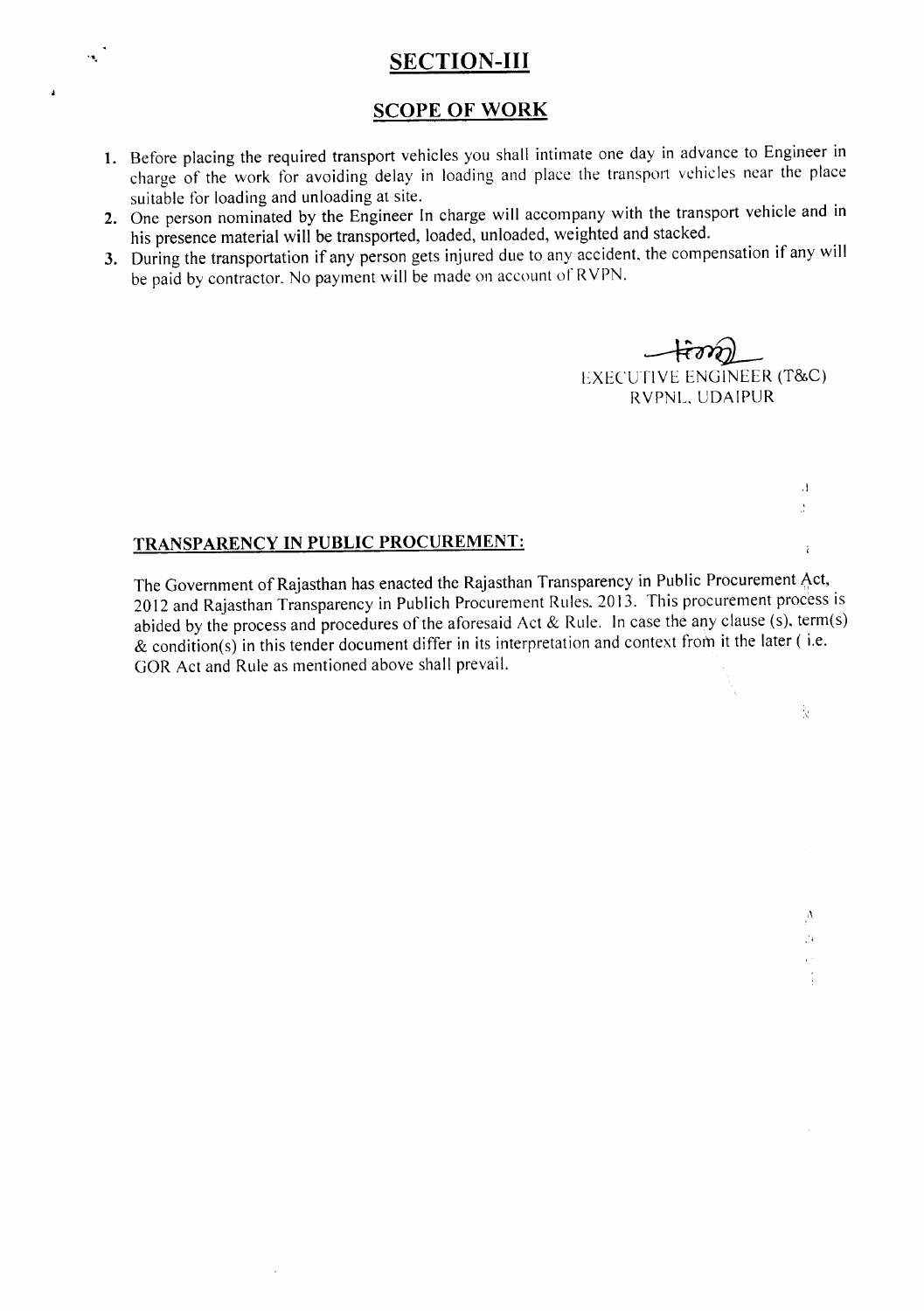### **Annexure** A : **Compliance with the Code of Integrity and No Conflict of Interest**

Any person participating in a procurement process shall -

- (a) not offer any bribe, reward or gift or any material benefit either directly or indirectly in exchange for an unfair advantage in procurement process or to otherwise influence the procurement process;
- (b) not misrepresent or omit that misleads or attempts to mislead so as to obtain a financial or other benefit or avoid an obligation;
- (c) not indulge in any collusion, Bid rigging or anti-competitive behavior to impair the transparency, fairness and progress of the procurement process;
- (d) not misuse any information shared between the procuring Entity and the Bidders with an intent to gain unfair advantage in the procurement process;
- (e) not indulge in any coercion including impairing or harming or threatening to do the same, directly or indirectly, to any party or to its property to influence the procurement process;
- (f) not obstruct any investigation or audit of a procurement process;
- (g) disclose conflict of interest, if any; and
- (h) disclose any previous transgressions with any Entity in India or any other country during the last three years or any debarment by any other procuring entity.

#### Conflict of Interest.-

'.

','

The Ridder participating in a bidding process must not have a Conflict of Interest.

A Conflict of Interest is considered to be a situation in which a party has interests that could improperly influence that party's performance of official duties or responsibilities, contractual obligations, or compliance with applicable laws and regulations.

i. <sup>A</sup> Bidder may be considered to be in Conflict of Interest with one or more parties in <sup>a</sup> bidding process if, including but not limited to:

- a. have controlling partners/ shareholders in common; or
- b. receive or have received any direct or indirect subsidy from any of them; or
- c. have the same legal representative for purposes of the Bid; or
- d. have a relationship with each other, directly or through common third parties. that puts them in a position to have access to information about or influence on the Bid of another Bidder, or influence the decisions of the Procuring Entity regarding the bidding process; or
- e. the Bidder participates in more than one Bid in a bidding process. Participation by a Bidder in more than one Bid will result in the disqualification of all Bids in which the Bidder is involved. However, this does not limit the inclusion of the same subcontractor, not otherwise participating as a Bidder, in more than one Bid; or
- f. the Bidder or any of its affiliates participated as a consultant in the preparation of the design or technical specifications of the Goods, Works or Services that are the subject of the Bid; or
- g. Bidder Or any of its affiliates has been hired (or is proposed to be hired) by the Procuring Entity as engineer-in-charge/ consultant for the contract.

Doc I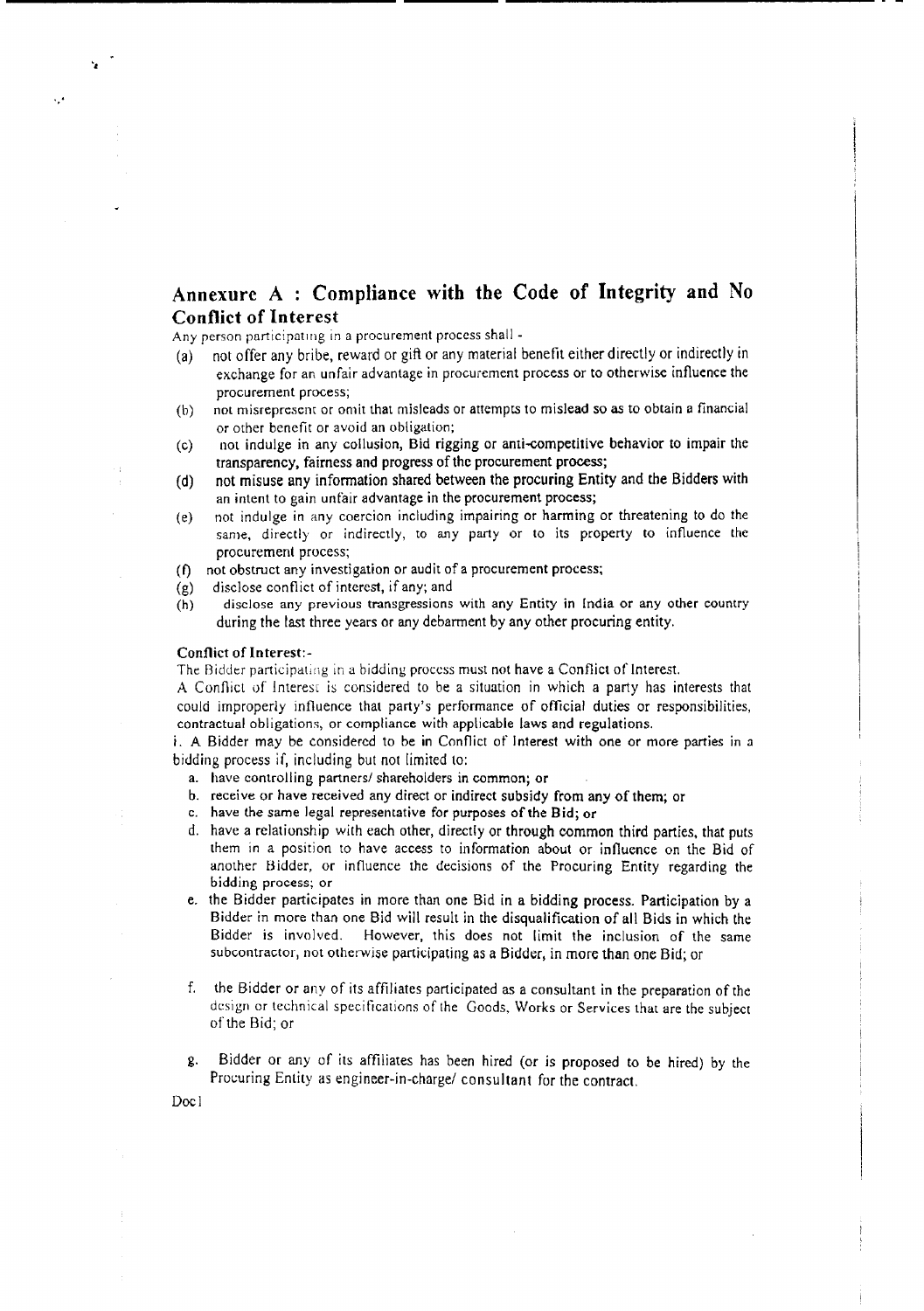### Annexure B : Declaration by the Bidder regarding Qualifications

#### Declaration by the Bidder

I

In relation to my/our Bid submitted to .............................. for procurement of in response to their Notice Inviting Bids No............... Dated.............. I/we hereby declare under Section 7 of Rajasthan Transparency in Public Procurement Act, 2012, that:

- I. I/we possess the necessary professional, technical, financial and managerial resources and competence required by the Bidding Document issued by the Procuring Entity;
- 2. l/we have fulfilled my/our obligation to pay such of the taxes payable to the Union and the State Government or any local authority as specified in the Bidding Document;
- 3. IIwe are not insolvent, in receivership, bankrupt or being wound up, not have my/our affairs administered by a court or a judicial officer, not have my/our business activities suspended and not the subject of legal proceedings for any of the foregoing reasons;
- 4. I/we do not have, and our directors and officers not have, been convicted of any criminal offence related to my/our professional conduct or the making of false statements or misrepresentations as to my/our qualifications to enter into a procurement contract within a period of three years preceding the commencement of this procurement process, or not have been otherwise disqualified pursuant to debarment proceedings;
- 5. l/we do not have a conflict of interest *as* specified in the Act, Rules and the Bidding Document, which materially affects fair competition;
- Date: Place:

Signature of bidder Name: Designation: Address: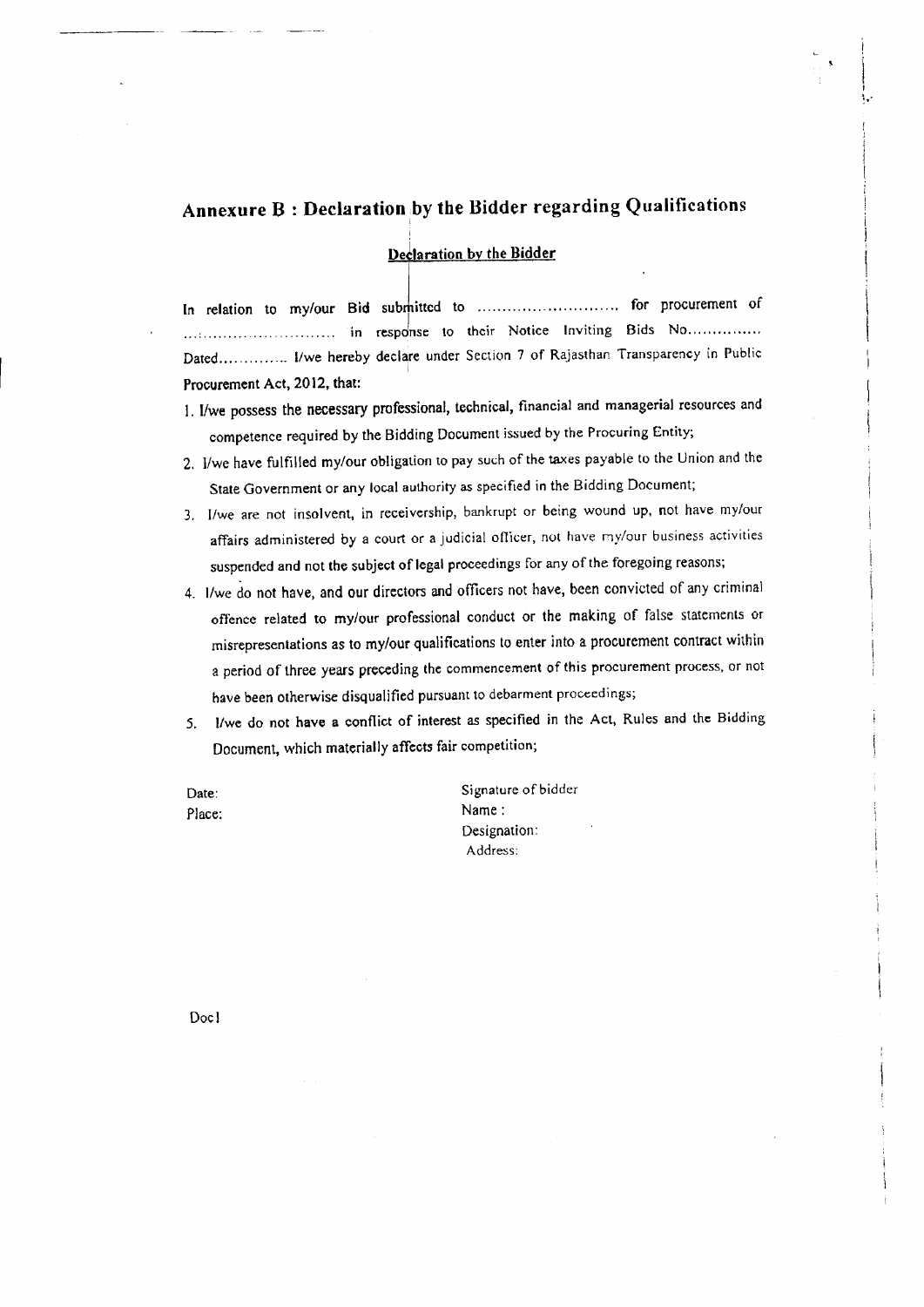**Annexure C : Grievance Redressal during Procurement Process .** The designation and address of the First Appellate Authority is <u>SELT2C, LICC</u> in Lic-<br>The designation and address of the Second Appellate Authority is ZCELT22) Udofb The designation and address of the Second Appellate Authority is **ZCE** (1) Filing an appeal *I*

If any Bidder or prospective bidder is aggrieved that any decision, action or omission of the Procuring Entity is in contravention to the provisions of the Act or the Rules or the Guidelines issued thereunder, he may file an appeal to First Appellate Authority, as specified in the Bidding Document within a period of ten days from the date of such decision or action, omission, as the case may be, clearly giving the specific ground or grounds on which he feels aggrieved:

Provided that after the declaration of a Bidder as successful the appeal may be tiled only by a Bidder who has participated in procurement proceedings:

Provided further that in case a Procuring Entity evaluates the Technical Bids before the opening of the Financial Bids, an appeal related to the matter of Financial Bids may be filed only by a Bidder whose Technical Bid is found to be acceptable.

- (2) The officer to whom an appeal is filed under para (I) shall deal with the appeal as expeditiously as possible and shall endeavour to dispose it of within thirty days from the date of the appeal.
- (3) If the officer designated under para (1) fails to dispose of the appeal filed within the period specified in para (2), or if the Bidder or prospective bidder or the Procuring Entity is aggrieved by the order passed by the First Appellate Authority, the Bidder or prospective bidder or the Procuring Entity, as the case may be, may file a second appeal to Second Appellate Authority specified in the Bidding Document in this behalf within fifteen days from the expiry of the period specified in para (2) or of the date of receipt of the order passed by the First Appellate Authority, as the case may be.

#### (4) Appeal not to lie in certain cases

No appeal shall lie against any decision of the Procuring Entity relating to the following matters, namely:-

- (a) determination of need of procurement;
- (b) provisions limiting participation of Bidders in the Bid process;
- (c) the decision of whether or not to enter into negotiations;
- (d) cancellation of a procurement process;
- (e) applicability of the provisions of confidentiality.

#### (5) Form of Appeal

- (a) An appeal under para (1) or (3) above shall be in the annexed Form along with as many copies as there are respondents in the appeal.
- (b) Every appeal shall be accompanied by an order appealed against, if any, affidavit verifying the facts stated in the appeal and proof of payment of fee.

Doc l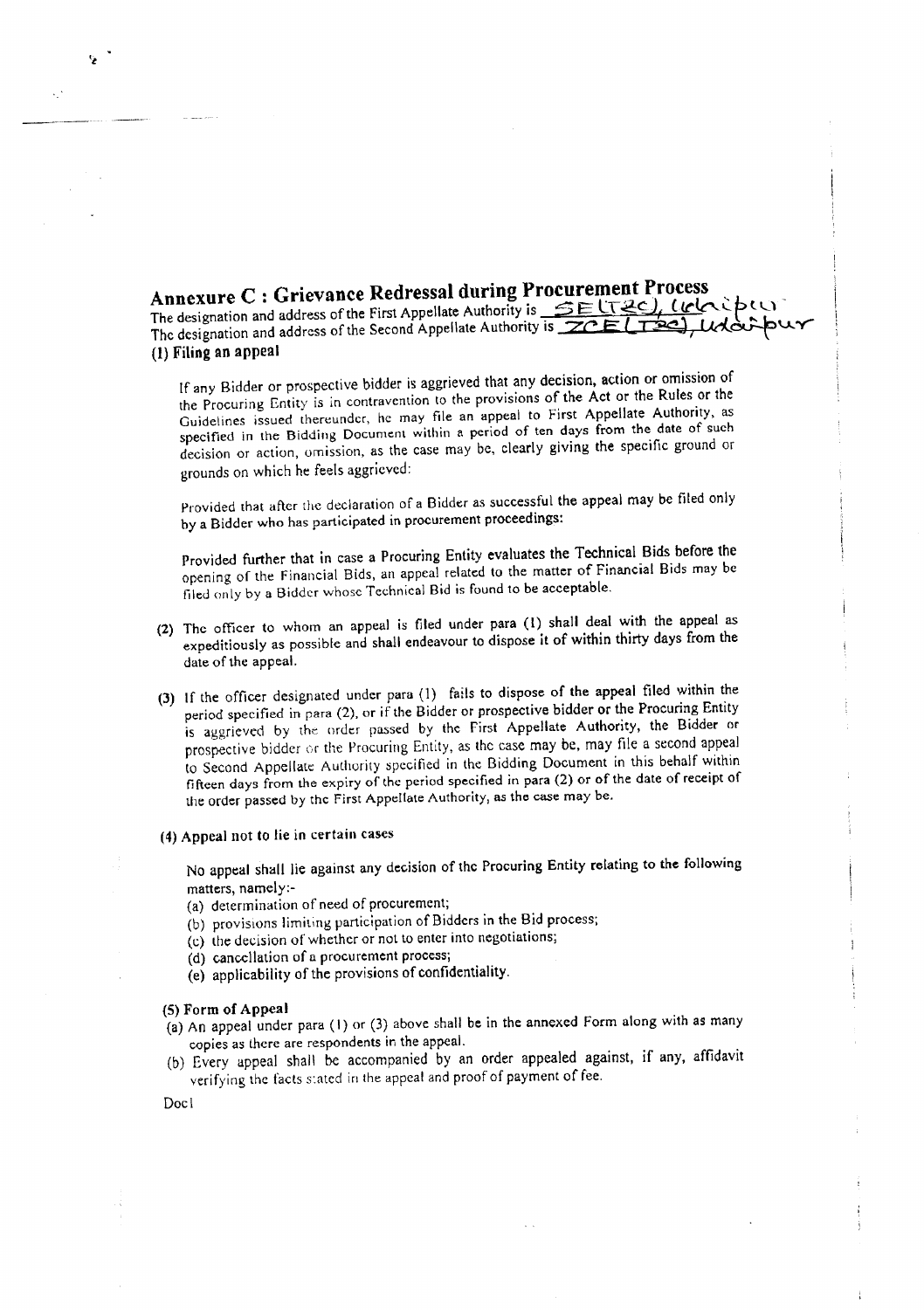(c) Every appeal may be presented to First Appellate Authority or Second Appellate Authority, as the case may be, in person or through registered post or authorised representative.

i'

- (6) Fee for filing appeal
- (a) Fee for first appeal shall be rupees two thousand five hundred and for second 'appeal shall be rupees ten thousand, which shall be non-refundable.
- (b) The fee shall be paid in the form of bank demand draft or banker's cheque of a Scheduled Bank in India payable in the name of Appellate Authority concerned.

#### (7) Procedure for disposal of appeal

- (a) The First Appellate Authority or Second Appellate Authority, as the case may be, upon filing of appeal, shall issue notice accompanied by copy of appeal, affidavit and documents, if any, to the respondents and fix date of hearing.
- (b) On the date fixed for hearing, the First Appellate Authority or Second Appellate Authority, as the case may be, shall,-
	- (i) hear all the parties to appeal present before him; and
	- (ii) peruse Or inspect documents, relevant records or copies thereof relating to the matter.
- (c) After hearing the parties, perusal or inspection of documents and relevant records or copies thereof relating to the matter, the Appellate Authority concerned shall pass an order in writing and provide the copy of order to the parties to appeal free of cost.
- (d) The order passed under sub-clause (c) above shall also be placed on the State Public Procurement Portal.

Doc I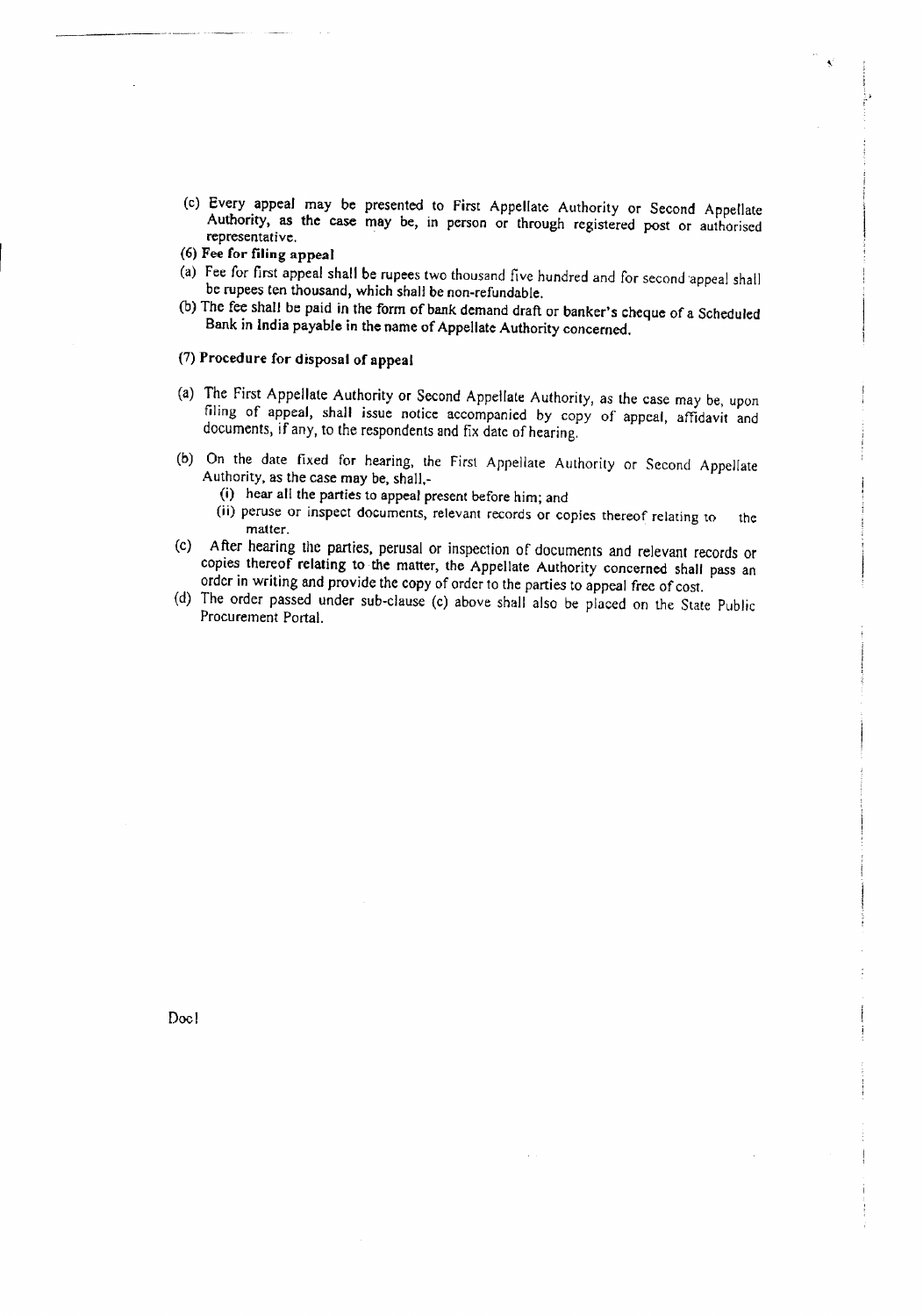# **Annexure D : Additional Conditions of Contract**

1. Correction of arithmetical errors

"

Provided that a Financial Bid is substantially responsive, the Procuring Entity will correct arithmetical errors during evaluation of Financial Bids on the following basis:

- i. if there is a discrepancy between the unit price and the total price that is obtained by multiplying the unit price and quantity, the unit price shall prevail and the total price shall be corrected, unless in the opinion of the Procuring Entity there is an obvious misplacement of the decimal point in the unit price, in which case the total price as quoted shall govern and the unit price shall be corrected;
- ii. if there is an error in a total corresponding to the addition or subtraction of subtotals. the subtotals shall prevail and the total shall be corrected; and
- iii. if there is a discrepancy between words and figures, the amount in words shall prevail, unless the amount expressed in words is related to an arithmetic error, in which case the amount in figures shall prevail subject to (i) and (ii) above.

I<sup>f</sup> the Bidder that submitted the lowest evaluated Bid does not accept the correction of errors, its Bid shall be disqualified and its Bid Security shall be forfeited or its Bid Securing Declaration shall be executed.

## 2. Procuring Entity's Right to Vary Quantities

(i) At the time of award of contract, the quantity of Goods, works or services originally specified in the Bidding Document may be increased or decreased by a specified percentage, but such increase or decrease shall not exceed twenty percent, of the quantity specified in the Bidding Document. It shall be without any change in the unit prices or other terms and conditions of the Bid and the conditions of contract.

(ii) If the Procuring Entity does not procure any subject matter of procurement or procures less than the quantity specified in the Bidding Document due to change in circumstances, the Bidder shall not be entitled for any claim or compensation except otherwise provided in the Conditions of Contract.

(iii) In case of procurement of Goods or services, additional quantity may be procured by placing a repeat order on the rates and conditions of the original order. However, the additional quantity shall not be more than 25% of the value of Goods of the original contract and shall be within one month from the date of expiry of last supply. If the Supplier fails to do so. the Procuring Entity shall be free to arrange for the balance supply by limited Bidding or otherwise and the extra cost incurred shall be recovered from the Supplier.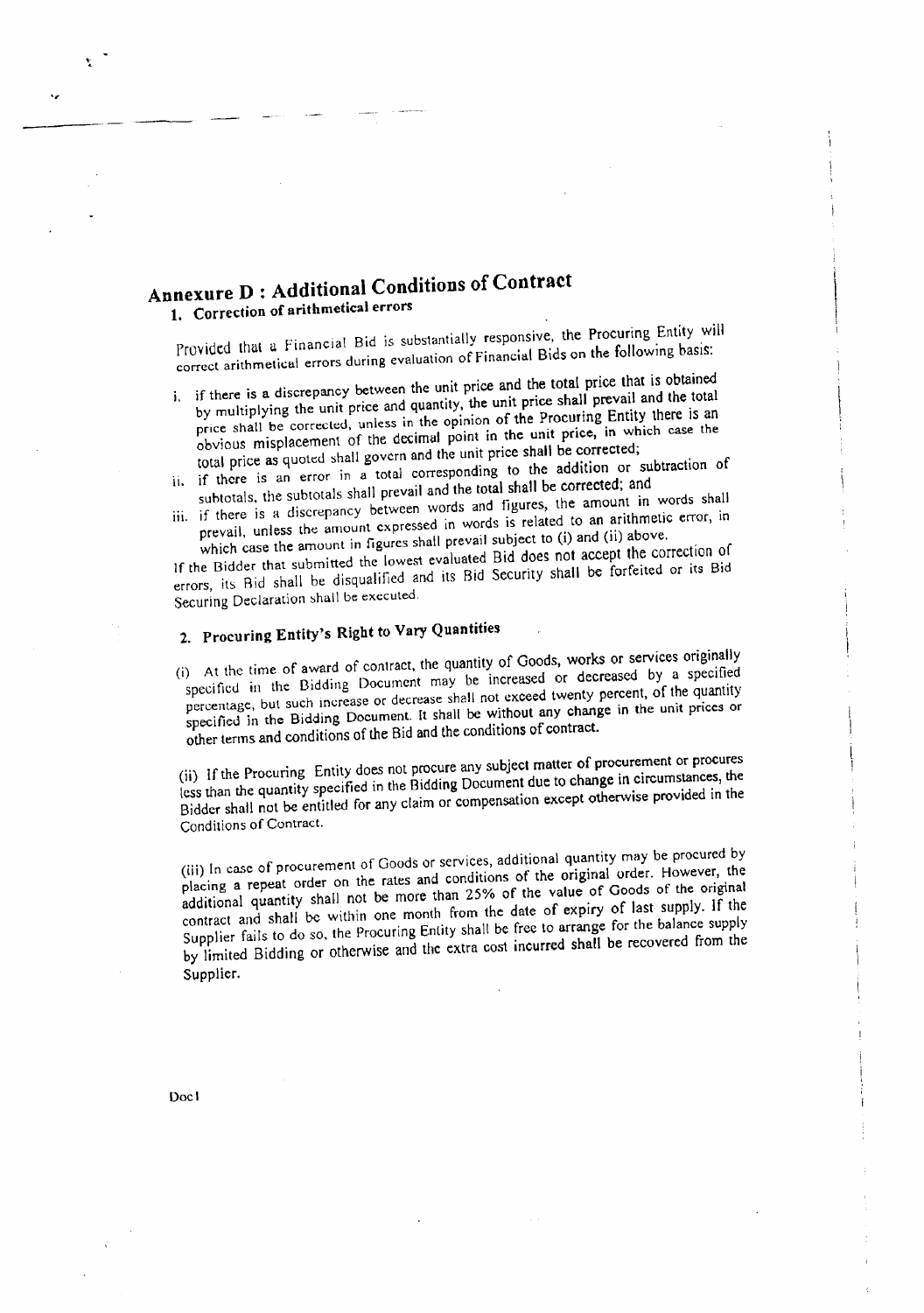#### 3. Dividing quantities among more than one Bidder at the time of award (In case of procurement of Goods)

As a general rule all the quantities of the subject matter of procurement shall be procured from the Bidder, whose Bid is accepted. However, when it is considered that the quantity of the subject matter of procurement to be procured is very large and it may not be in the capacity of the Bidder, whose Bid is accepted, to deliver the entire quantity or when it is considered that the subject matter of procurement to be procured is of critical and vital nature, in such cases, the quantity may be divided between the Bidder, whose Bid is accepted and the second lowest Bidder or even more Bidders in that order, in a fair, transparent and equitable manner at the rates of the Bidder, whose Bid is accepted.